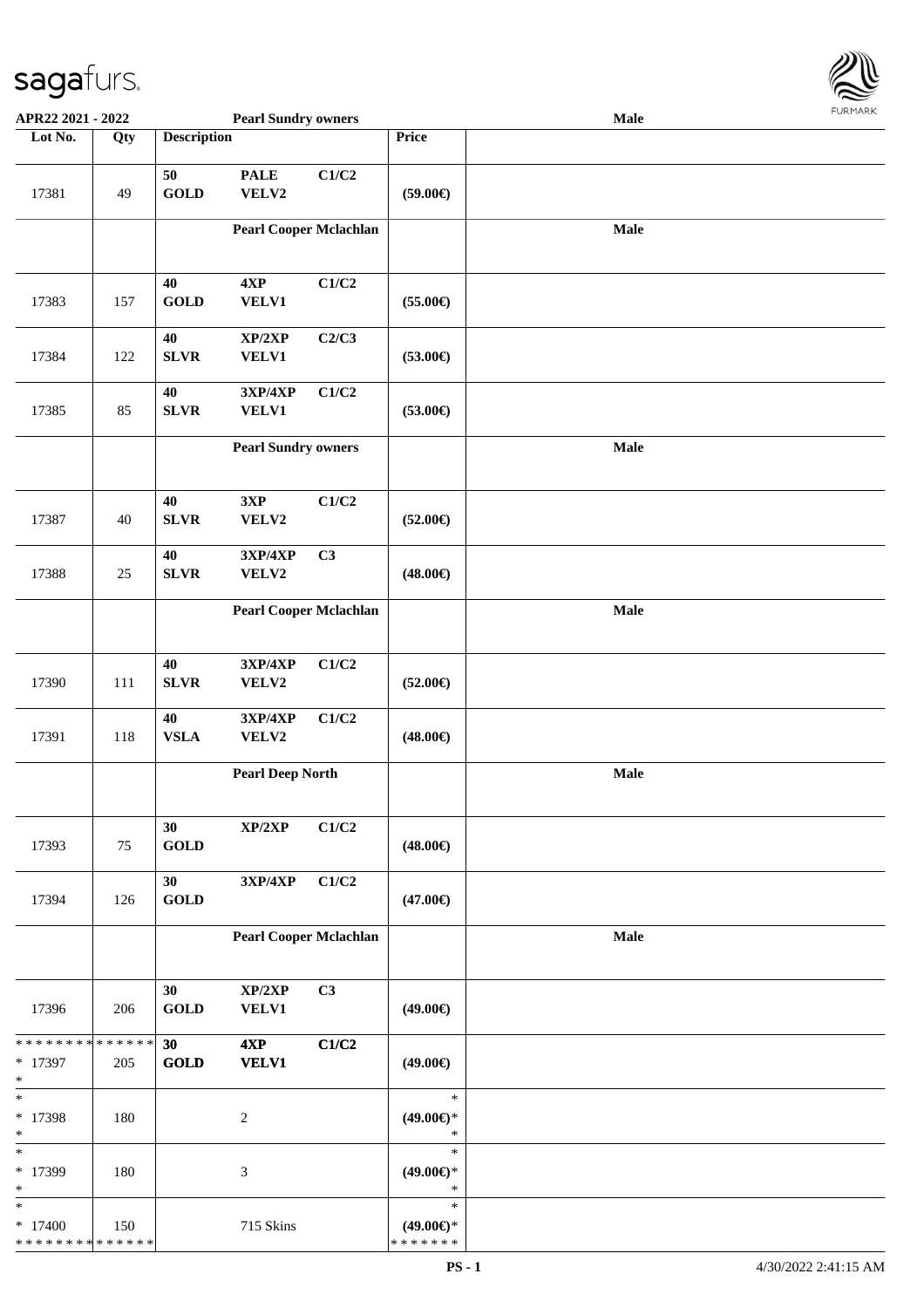

| APR22 2021 - 2022                          |     |                       | <b>Pearl Cooper Mclachlan</b> |                |                   | Male |  |
|--------------------------------------------|-----|-----------------------|-------------------------------|----------------|-------------------|------|--|
| Lot No.                                    | Qty | <b>Description</b>    |                               |                | Price             |      |  |
|                                            |     |                       |                               |                |                   |      |  |
|                                            |     | 30                    | 3XP/4XP                       | C3             |                   |      |  |
| 17401                                      | 132 | <b>GOLD</b>           | VELV1                         |                | $(47.00\epsilon)$ |      |  |
|                                            |     |                       |                               |                |                   |      |  |
|                                            |     | 30                    | XP/2XP                        | C1/C2          |                   |      |  |
| 17402                                      |     |                       |                               |                |                   |      |  |
|                                            | 115 | <b>SLVR</b>           | VELV1                         |                | $(48.00\epsilon)$ |      |  |
|                                            |     |                       |                               |                |                   |      |  |
|                                            |     | 30                    | XP/2XP                        | C3             |                   |      |  |
| 17403                                      | 120 | <b>SLVR</b>           | VELV1                         |                | $(46.00\epsilon)$ |      |  |
|                                            |     |                       |                               |                |                   |      |  |
|                                            |     | 30                    | 3XP                           | C1/C2          |                   |      |  |
| 17404                                      | 116 | ${\bf SLVR}$          | VELV1                         |                | $(48.00\epsilon)$ |      |  |
|                                            |     |                       |                               |                |                   |      |  |
|                                            |     | 30                    | 4XP                           | C1/C2          |                   |      |  |
| 17405                                      | 151 | <b>SLVR</b>           | VELV1                         |                | $(47.00\epsilon)$ |      |  |
|                                            |     |                       |                               |                |                   |      |  |
| * * * * * * * * <mark>* * * * * * *</mark> |     | 30                    | XP/2XP                        | C2/C3          |                   |      |  |
| $* 17406$                                  | 205 | <b>VSLA</b>           | <b>VELV1</b>                  |                | $(44.00\epsilon)$ |      |  |
| *                                          |     |                       |                               |                |                   |      |  |
| *                                          |     |                       |                               |                | $\ast$            |      |  |
| $* 17407$                                  | 59  |                       |                               |                | $(44.00ε)$ *      |      |  |
| * * * * * * * * <mark>* * * * * *</mark> * |     |                       | 264 Skins                     |                | * * * * * * *     |      |  |
|                                            |     |                       |                               |                |                   |      |  |
|                                            |     | 30                    | 3XP                           | C1/C2          |                   |      |  |
| 17408                                      | 103 | <b>VSLA</b>           | <b>VELV1</b>                  |                | $(43.00\epsilon)$ |      |  |
|                                            |     |                       |                               |                |                   |      |  |
|                                            |     | 30                    | 4XP                           | C1/C2          |                   |      |  |
| 17409                                      | 163 | <b>VSLA</b>           | VELV1                         |                | $(42.00\epsilon)$ |      |  |
|                                            |     |                       |                               |                |                   |      |  |
|                                            |     | 30                    | 3XP/4XP                       | C <sub>3</sub> |                   |      |  |
| 17410                                      | 169 | <b>VSLA</b>           | <b>VELV1</b>                  |                | $(40.00\epsilon)$ |      |  |
|                                            |     |                       |                               |                |                   |      |  |
|                                            |     |                       | <b>Pearl Sundry owners</b>    |                |                   | Male |  |
|                                            |     |                       |                               |                |                   |      |  |
|                                            |     |                       |                               |                |                   |      |  |
|                                            |     | 30                    | XP/2XP                        | C3             |                   |      |  |
| 17412                                      | 67  | ${\bf SLVR}$          | VELV2                         |                | $(46.00\epsilon)$ |      |  |
|                                            |     |                       |                               |                |                   |      |  |
|                                            |     | 30                    | 3XP/4XP                       | C3             |                   |      |  |
| 17413                                      | 99  | ${\bf SLVR}$          | VELV2                         |                | $(45.00\epsilon)$ |      |  |
|                                            |     |                       |                               |                |                   |      |  |
|                                            |     |                       |                               |                |                   |      |  |
|                                            |     |                       | <b>Pearl Cooper Mclachlan</b> |                |                   | Male |  |
|                                            |     |                       |                               |                |                   |      |  |
|                                            |     |                       |                               |                |                   |      |  |
|                                            |     | 30                    | PAL/XP                        | C1/C2          |                   |      |  |
| 17415                                      | 91  | <b>GOLD</b>           | VELV2                         |                | $(50.00\epsilon)$ |      |  |
|                                            |     |                       |                               |                |                   |      |  |
|                                            |     | 30                    | PAL/XP                        | C <sub>3</sub> |                   |      |  |
| 17416                                      | 90  | $\operatorname{GOLD}$ | VELV2                         |                | $(47.00\epsilon)$ |      |  |
|                                            |     |                       |                               |                |                   |      |  |
|                                            |     | 30                    | 2XP                           | C1/C2          |                   |      |  |
| 17417                                      | 143 | <b>GOLD</b>           | VELV2                         |                | $(52.00\epsilon)$ |      |  |
|                                            |     |                       |                               |                |                   |      |  |
|                                            |     | 30                    | 2XP                           | C3             |                   |      |  |
| 17418                                      | 131 | <b>GOLD</b>           | VELV2                         |                | $(49.00\epsilon)$ |      |  |
|                                            |     |                       |                               |                |                   |      |  |
|                                            |     | 30                    | 3XP                           | C3             |                   |      |  |
| 17419                                      | 147 | <b>GOLD</b>           | VELV2                         |                | $(47.00\epsilon)$ |      |  |
|                                            |     |                       |                               |                |                   |      |  |
|                                            |     | 30                    | 4XP                           | C3             |                   |      |  |
|                                            |     |                       |                               |                |                   |      |  |
| 17420                                      | 176 | <b>GOLD</b>           | VELV2                         |                | $(46.00\epsilon)$ |      |  |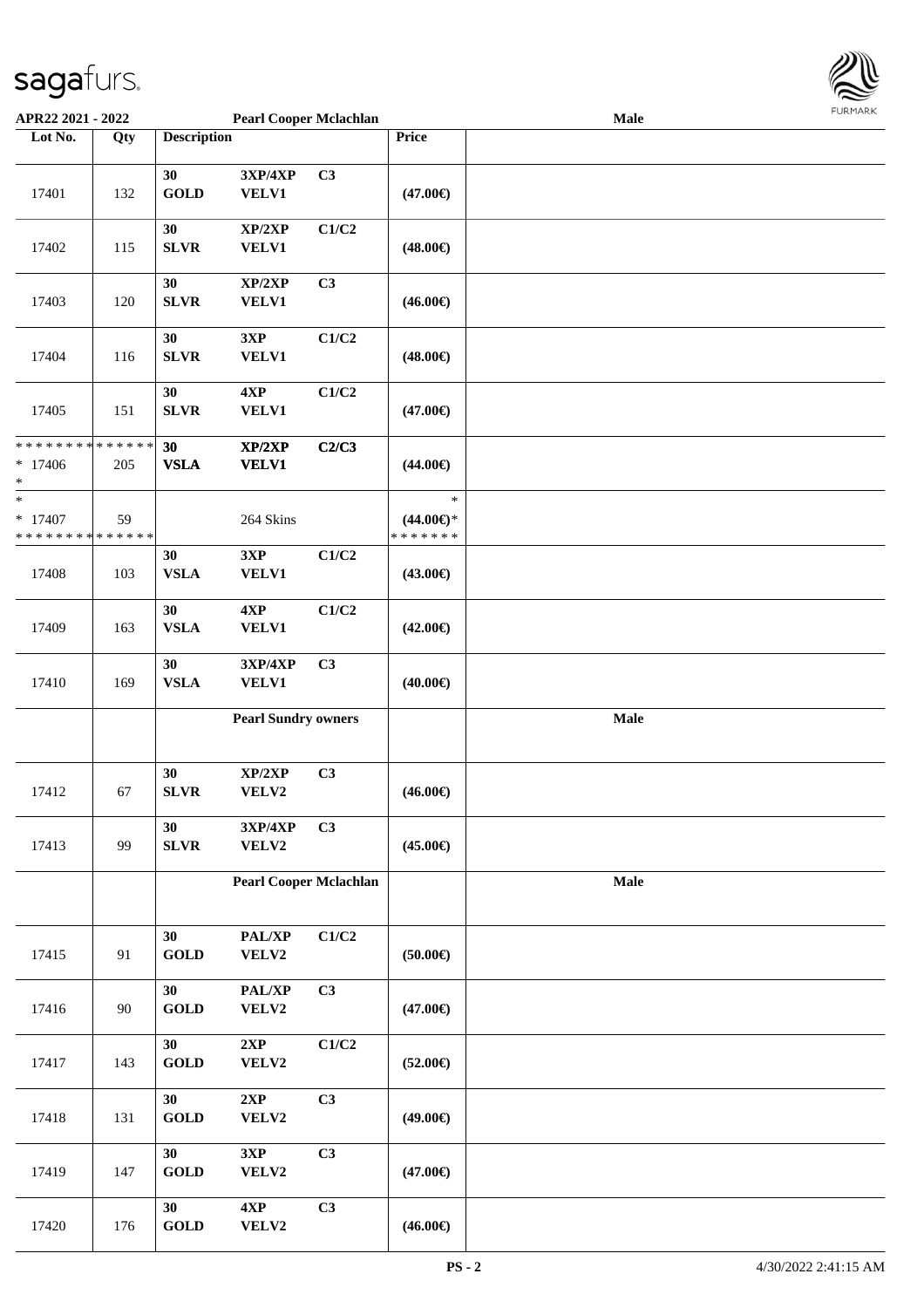

| APR22 2021 - 2022                          |     |                    | <b>Pearl Cooper Mclachlan</b> |       |                     | Male |  |
|--------------------------------------------|-----|--------------------|-------------------------------|-------|---------------------|------|--|
| Lot No.                                    | Qty | <b>Description</b> |                               |       | Price               |      |  |
|                                            |     |                    |                               |       |                     |      |  |
|                                            |     | 30                 | 3XP                           | C1/C2 |                     |      |  |
|                                            |     |                    |                               |       |                     |      |  |
| 17421                                      | 162 | <b>SLVR</b>        | VELV2                         |       | $(48.00\epsilon)$   |      |  |
|                                            |     |                    |                               |       |                     |      |  |
|                                            |     | 30                 | 4XP                           | C1/C2 |                     |      |  |
| 17422                                      | 255 | <b>SLVR</b>        | VELV2                         |       | $(47.00\epsilon)$   |      |  |
|                                            |     |                    |                               |       |                     |      |  |
| * * * * * * * * <mark>* * * * * * *</mark> |     |                    |                               |       |                     |      |  |
|                                            |     | 30                 | 3XP                           | C1/C2 |                     |      |  |
| $*$ 17423                                  | 205 | <b>VSLA</b>        | VELV2                         |       | $(43.00\epsilon)$   |      |  |
| $\ast$                                     |     |                    |                               |       |                     |      |  |
| $\ast$                                     |     |                    |                               |       | $\ast$              |      |  |
| $* 17424$                                  | 90  |                    | 295 Skins                     |       | $(43.00\epsilon)$ * |      |  |
| * * * * * * * * <mark>* * * * * * *</mark> |     |                    |                               |       | * * * * * * *       |      |  |
|                                            |     | 30                 | 4XP                           | C1/C2 |                     |      |  |
| 17425                                      | 164 | <b>VSLA</b>        | VELV2                         |       | $(42.00\epsilon)$   |      |  |
|                                            |     |                    |                               |       |                     |      |  |
|                                            |     |                    |                               |       |                     |      |  |
|                                            |     |                    | <b>Pearl Deep North</b>       |       |                     | Male |  |
|                                            |     |                    |                               |       |                     |      |  |
|                                            |     |                    |                               |       |                     |      |  |
|                                            |     | 20                 | XP/2XP                        | C1/C2 |                     |      |  |
| 17427                                      | 63  | <b>GOLD</b>        |                               |       | $(44.00\epsilon)$   |      |  |
|                                            |     |                    |                               |       |                     |      |  |
|                                            |     | 20                 | 3XP/4XP                       | C1/C2 |                     |      |  |
| 17428                                      | 105 | <b>GOLD</b>        |                               |       | $(42.00\epsilon)$   |      |  |
|                                            |     |                    |                               |       |                     |      |  |
|                                            |     |                    |                               |       |                     |      |  |
|                                            |     | 20                 | 3XP/4XP                       | C2/C3 |                     |      |  |
| 17429                                      | 196 | <b>VSLA</b>        |                               |       | $(36.00\epsilon)$   |      |  |
|                                            |     |                    |                               |       |                     |      |  |
|                                            |     |                    | <b>Pearl Sundry owners</b>    |       |                     | Male |  |
|                                            |     |                    |                               |       |                     |      |  |
|                                            |     |                    |                               |       |                     |      |  |
|                                            |     | 20                 | XP/2XP                        | C3    |                     |      |  |
| 17431                                      | 86  | <b>GOLD</b>        | VELV1                         |       | $(42.00\epsilon)$   |      |  |
|                                            |     |                    |                               |       |                     |      |  |
|                                            |     |                    | <b>Pearl Cooper Mclachlan</b> |       |                     | Male |  |
|                                            |     |                    |                               |       |                     |      |  |
|                                            |     |                    |                               |       |                     |      |  |
|                                            |     |                    |                               |       |                     |      |  |
|                                            |     | 20                 | XP/2XP                        | C1/C2 |                     |      |  |
| 17433                                      | 160 | <b>GOLD</b>        | VELV1                         |       | $(47.00\epsilon)$   |      |  |
|                                            |     |                    |                               |       |                     |      |  |
|                                            |     | 20                 | $\mathbf{XP}/2\mathbf{XP}$    | C3    |                     |      |  |
| 17434                                      | 215 | <b>GOLD</b>        | <b>VELV1</b>                  |       | $(44.00\epsilon)$   |      |  |
|                                            |     |                    |                               |       |                     |      |  |
| * * * * * * * * * * * * * * <mark>*</mark> |     | <b>20</b>          | 3XP                           | C1/C2 |                     |      |  |
| $*17435$                                   | 245 | <b>GOLD</b>        | <b>VELV1</b>                  |       | $(46.00\epsilon)$   |      |  |
|                                            |     |                    |                               |       |                     |      |  |
| $\ast$<br>$\ast$                           |     |                    |                               |       |                     |      |  |
|                                            |     |                    |                               |       | $\ast$              |      |  |
| $*17436$                                   | 220 |                    | 2                             |       | $(46.00\epsilon)$ * |      |  |
| $\ast$                                     |     |                    |                               |       | $\ast$              |      |  |
| $\ast$                                     |     |                    |                               |       | $\ast$              |      |  |
| $*17437$                                   | 73  |                    | 538 Skins                     |       | $(46.00\epsilon)$ * |      |  |
| * * * * * * * * <mark>* * * * * *</mark>   |     |                    |                               |       | *******             |      |  |
| * * * * * * * * <mark>* * * * * * *</mark> |     | 20                 | 4XP                           | C1/C2 |                     |      |  |
| $* 17438$                                  | 245 | <b>GOLD</b>        | <b>VELV1</b>                  |       | $(45.00\epsilon)$   |      |  |
| $\ast$                                     |     |                    |                               |       |                     |      |  |
| $\ast$                                     |     |                    |                               |       | $\ast$              |      |  |
|                                            |     |                    |                               |       |                     |      |  |
| $*17439$                                   | 220 |                    | 2                             |       | $(45.00€)$ *        |      |  |
| $\ast$                                     |     |                    |                               |       | $\ast$              |      |  |
| $\ast$                                     |     |                    |                               |       | $\ast$              |      |  |
| $* 17440$                                  | 220 |                    | 3                             |       | $(45.00\epsilon)$ * |      |  |
| $\ast$                                     |     |                    |                               |       | $\ast$              |      |  |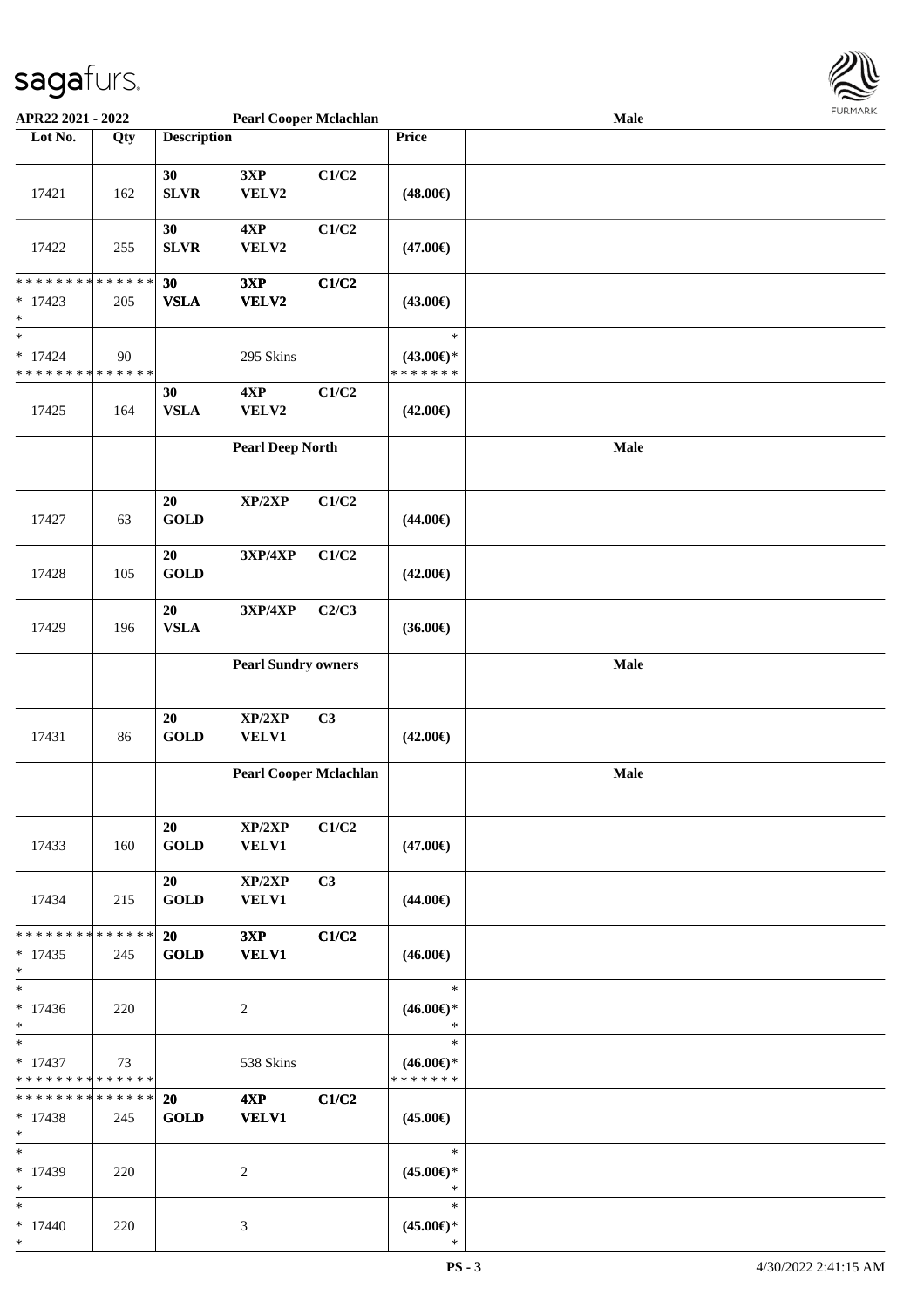

| APR22 2021 - 2022                        |     |                    | <b>Pearl Cooper Mclachlan</b> |                |                     | Male |  |
|------------------------------------------|-----|--------------------|-------------------------------|----------------|---------------------|------|--|
| Lot No.                                  | Qty | <b>Description</b> |                               |                | Price               |      |  |
|                                          |     |                    |                               |                |                     |      |  |
| *                                        |     | 20                 | 4XP                           | C1/C2          | $\ast$              |      |  |
|                                          |     |                    |                               |                |                     |      |  |
| $* 17441$                                | 106 | <b>GOLD</b>        | VELV1                         |                | $(45.00\epsilon)$ * |      |  |
| * * * * * * * * * * * * * *              |     |                    |                               |                | * * * * * * *       |      |  |
|                                          |     | 20                 | 3XP/4XP                       | C3             |                     |      |  |
| 17442                                    | 221 | <b>GOLD</b>        | <b>VELV1</b>                  |                | $(43.00\epsilon)$   |      |  |
|                                          |     |                    |                               |                |                     |      |  |
|                                          |     | 20                 | XP/2XP                        | C1/C2          |                     |      |  |
| 17443                                    |     | <b>SLVR</b>        | VELV1                         |                | $(44.00\epsilon)$   |      |  |
|                                          | 110 |                    |                               |                |                     |      |  |
|                                          |     |                    |                               |                |                     |      |  |
|                                          |     | 20                 | XP/2XP                        | C3             |                     |      |  |
| 17444                                    | 100 | ${\bf SLVR}$       | <b>VELV1</b>                  |                | $(41.00\epsilon)$   |      |  |
|                                          |     |                    |                               |                |                     |      |  |
|                                          |     | 20                 | 3XP                           | C1/C2          |                     |      |  |
| 17445                                    | 153 | ${\bf SLVR}$       | VELV1                         |                | $(43.00\epsilon)$   |      |  |
|                                          |     |                    |                               |                |                     |      |  |
|                                          |     |                    |                               |                |                     |      |  |
|                                          |     | 20                 | 4XP                           | C1/C2          |                     |      |  |
| 17446                                    | 138 | ${\bf SLVR}$       | VELV1                         |                | $(42.00\epsilon)$   |      |  |
|                                          |     |                    |                               |                |                     |      |  |
|                                          |     | 20                 | XP/2XP                        | C1/C2          |                     |      |  |
| 17447                                    | 98  | ${\bf VSLA}$       | VELV1                         |                | $(39.00\epsilon)$   |      |  |
|                                          |     |                    |                               |                |                     |      |  |
|                                          |     |                    |                               |                |                     |      |  |
|                                          |     | 20                 | 3XP                           | C1/C2          |                     |      |  |
| 17448                                    | 144 | ${\bf VSLA}$       | <b>VELV1</b>                  |                | $(39.00\epsilon)$   |      |  |
|                                          |     |                    |                               |                |                     |      |  |
|                                          |     | 20                 | 4XP                           | C1/C2          |                     |      |  |
| 17449                                    | 168 | <b>VSLA</b>        | <b>VELV1</b>                  |                | $(38.00\epsilon)$   |      |  |
|                                          |     |                    |                               |                |                     |      |  |
|                                          |     |                    |                               |                |                     |      |  |
|                                          |     | $20\,$             | 3XP/4XP                       | C <sub>3</sub> |                     |      |  |
| 17450                                    | 175 | <b>VSLA</b>        | VELV1                         |                | $(35.00\epsilon)$   |      |  |
|                                          |     |                    |                               |                |                     |      |  |
|                                          |     |                    | <b>Pearl Sundry owners</b>    |                |                     | Male |  |
|                                          |     |                    |                               |                |                     |      |  |
|                                          |     |                    |                               |                |                     |      |  |
|                                          |     | 20                 | 3XP/4XP                       | C3             |                     |      |  |
|                                          |     |                    |                               |                |                     |      |  |
| 17452                                    | 44  | <b>GOLD</b>        | VELV2                         |                | $(42.00\epsilon)$   |      |  |
|                                          |     |                    |                               |                |                     |      |  |
|                                          |     | 20                 | 3XP                           | C1/C2          |                     |      |  |
| 17453                                    | 36  | SLVR               | VELV2                         |                | $(42.00\epsilon)$   |      |  |
|                                          |     |                    |                               |                |                     |      |  |
|                                          |     | $20\,$             | 3XP/4XP                       | C <sub>3</sub> |                     |      |  |
|                                          |     |                    |                               |                |                     |      |  |
| 17454                                    | 40  | <b>SLVR</b>        | VELV2                         |                | $(39.00\epsilon)$   |      |  |
|                                          |     |                    |                               |                |                     |      |  |
|                                          |     |                    | <b>Pearl Cooper Mclachlan</b> |                |                     | Male |  |
|                                          |     |                    |                               |                |                     |      |  |
|                                          |     |                    |                               |                |                     |      |  |
|                                          |     | 20                 | PAL/XP                        | C1/C2          |                     |      |  |
| 17456                                    | 125 | GOLD               | VELV2                         |                | $(46.00\epsilon)$   |      |  |
|                                          |     |                    |                               |                |                     |      |  |
|                                          |     |                    |                               |                |                     |      |  |
|                                          |     | 20                 | PAL/XP                        | C3             |                     |      |  |
| 17457                                    | 120 | <b>GOLD</b>        | VELV2                         |                | $(43.00\epsilon)$   |      |  |
|                                          |     |                    |                               |                |                     |      |  |
|                                          |     | 20                 | 2XP                           | C1/C2          |                     |      |  |
| 17458                                    | 131 | <b>GOLD</b>        | VELV2                         |                | $(48.00\epsilon)$   |      |  |
|                                          |     |                    |                               |                |                     |      |  |
|                                          |     |                    |                               |                |                     |      |  |
| * * * * * * * * <mark>* * * * * *</mark> |     | 20                 | 3XP                           | C1/C2          |                     |      |  |
| $*17459$                                 | 245 | <b>GOLD</b>        | VELV2                         |                | $(46.00\epsilon)$   |      |  |
| ∗                                        |     |                    |                               |                |                     |      |  |
| *                                        |     |                    |                               |                | $\ast$              |      |  |
| $* 17460$                                | 220 |                    | $\sqrt{2}$                    |                | $(46.00\epsilon)$ * |      |  |
| *                                        |     |                    |                               |                | $\ast$              |      |  |
|                                          |     |                    |                               |                |                     |      |  |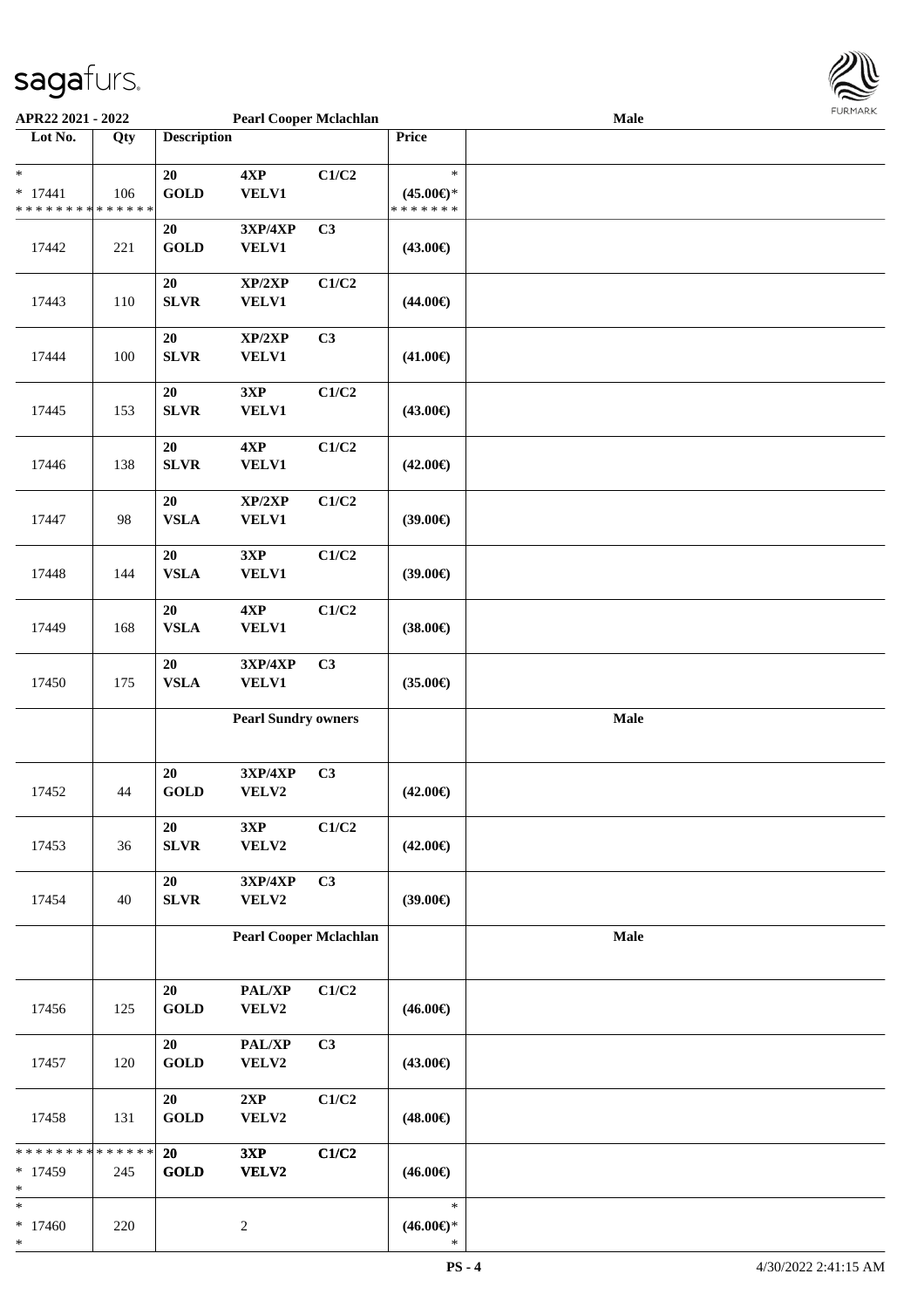

| APR22 2021 - 2022                          |     |                       | <b>Pearl Cooper Mclachlan</b> |       |                     | Male | 1.9151111515 |
|--------------------------------------------|-----|-----------------------|-------------------------------|-------|---------------------|------|--------------|
| Lot No.                                    | Qty | <b>Description</b>    |                               |       | Price               |      |              |
|                                            |     |                       |                               |       |                     |      |              |
| $\ast$                                     |     | 20                    | 3XP                           | C1/C2 | $\ast$              |      |              |
| $* 17461$                                  | 225 | <b>GOLD</b>           | VELV2                         |       | $(46.00\epsilon)$ * |      |              |
| * * * * * * * * <mark>* * * * * * *</mark> |     |                       |                               |       | * * * * * * *       |      |              |
|                                            |     | 20                    | 2XP/3XP                       | C3    |                     |      |              |
| 17462                                      | 176 | <b>GOLD</b>           | VELV2                         |       | $(43.00\epsilon)$   |      |              |
|                                            |     |                       |                               |       |                     |      |              |
| * * * * * * * * * * * * * * *              |     | 20                    | 4XP                           | C1/C2 |                     |      |              |
| $* 17463$                                  | 245 | <b>GOLD</b>           | VELV2                         |       | $(45.00\epsilon)$   |      |              |
| $\ast$                                     |     |                       |                               |       |                     |      |              |
| $\ast$                                     |     |                       |                               |       | $\ast$              |      |              |
| $* 17464$                                  | 220 |                       | $\overline{c}$                |       | $(45.00\epsilon)$ * |      |              |
| $\ast$                                     |     |                       |                               |       | $\ast$              |      |              |
| $\ast$                                     |     |                       |                               |       | $\ast$              |      |              |
| $* 17465$                                  | 220 |                       | 3                             |       | $(45.00\epsilon)$ * |      |              |
| $\ast$                                     |     |                       |                               |       | $\ast$              |      |              |
| $\ast$                                     |     |                       |                               |       | $\ast$              |      |              |
| $*17466$                                   | 220 |                       | 4                             |       | $(45.00\epsilon)$ * |      |              |
| $\ast$                                     |     |                       |                               |       | $\ast$              |      |              |
| $\ast$                                     |     |                       |                               |       | $\ast$              |      |              |
| $* 17467$                                  | 220 |                       | 5                             |       | $(45.00\epsilon)$ * |      |              |
| $\ast$                                     |     |                       |                               |       | $\ast$              |      |              |
| $\ast$                                     |     |                       |                               |       | $\ast$              |      |              |
| $* 17468$                                  | 238 |                       | 1363 Skins                    |       | $(45.00\epsilon)$ * |      |              |
| * * * * * * * * <mark>* * * * * *</mark>   |     |                       |                               |       | * * * * * * *       |      |              |
|                                            |     | 20                    | 4XP                           | C3    |                     |      |              |
| 17469                                      | 108 | <b>GOLD</b>           | VELV2                         |       | $(42.00\epsilon)$   |      |              |
|                                            |     |                       |                               |       |                     |      |              |
|                                            |     | 20                    | 3XP                           | C1/C2 |                     |      |              |
| 17470                                      | 133 | <b>SLVR</b>           | VELV2                         |       | $(43.00\epsilon)$   |      |              |
|                                            |     |                       |                               |       |                     |      |              |
|                                            |     | 20                    | 4XP                           | C1/C2 |                     |      |              |
| 17471                                      | 174 | <b>SLVR</b>           | VELV2                         |       | $(42.00\epsilon)$   |      |              |
|                                            |     |                       |                               |       |                     |      |              |
|                                            |     | 20                    | 3XP                           | C1/C2 |                     |      |              |
| 17472                                      | 201 | <b>VSLA</b>           | VELV2                         |       | $(39.00\epsilon)$   |      |              |
|                                            |     |                       |                               |       |                     |      |              |
| * * * * * * * * <mark>* * * * * *</mark> * |     | 20                    | 4XP                           | C1/C2 |                     |      |              |
| $* 17473$                                  | 245 | <b>VSLA</b>           | VELV2                         |       | $(38.00\epsilon)$   |      |              |
| $\ast$                                     |     |                       |                               |       |                     |      |              |
| $\ast$                                     |     |                       |                               |       | $\ast$              |      |              |
| $* 17474$                                  | 82  |                       | 327 Skins                     |       | $(38.00\epsilon)$ * |      |              |
| * * * * * * * * * * * * * *                |     |                       |                               |       | * * * * * * *       |      |              |
|                                            |     |                       | <b>Pearl Deep North</b>       |       |                     | Male |              |
|                                            |     |                       |                               |       |                     |      |              |
|                                            |     |                       |                               |       |                     |      |              |
|                                            |     | $\bf{0}$              | 2XP/3XP                       | C2/C3 |                     |      |              |
| 17476                                      | 83  | <b>GOLD</b>           |                               |       | $(35.00\epsilon)$   |      |              |
|                                            |     |                       |                               |       |                     |      |              |
|                                            |     |                       | <b>Pearl Cooper Mclachlan</b> |       |                     | Male |              |
|                                            |     |                       |                               |       |                     |      |              |
|                                            |     |                       |                               |       |                     |      |              |
|                                            |     | $\bf{0}$              | XP/2XP                        | C1/C2 |                     |      |              |
| 17478                                      | 129 | <b>GOLD</b>           | VELV1                         |       | $(40.00\epsilon)$   |      |              |
|                                            |     |                       |                               |       |                     |      |              |
|                                            |     | $\mathbf{0}$          | XP/2XP                        | C3    |                     |      |              |
| 17479                                      | 99  | <b>GOLD</b>           | VELV1                         |       | $(37.00\epsilon)$   |      |              |
|                                            |     |                       |                               |       |                     |      |              |
|                                            |     | $\bf{0}$              | 3XP                           | C1/C2 |                     |      |              |
| 17480                                      | 170 | $\operatorname{GOLD}$ | VELV1                         |       | (39.00)             |      |              |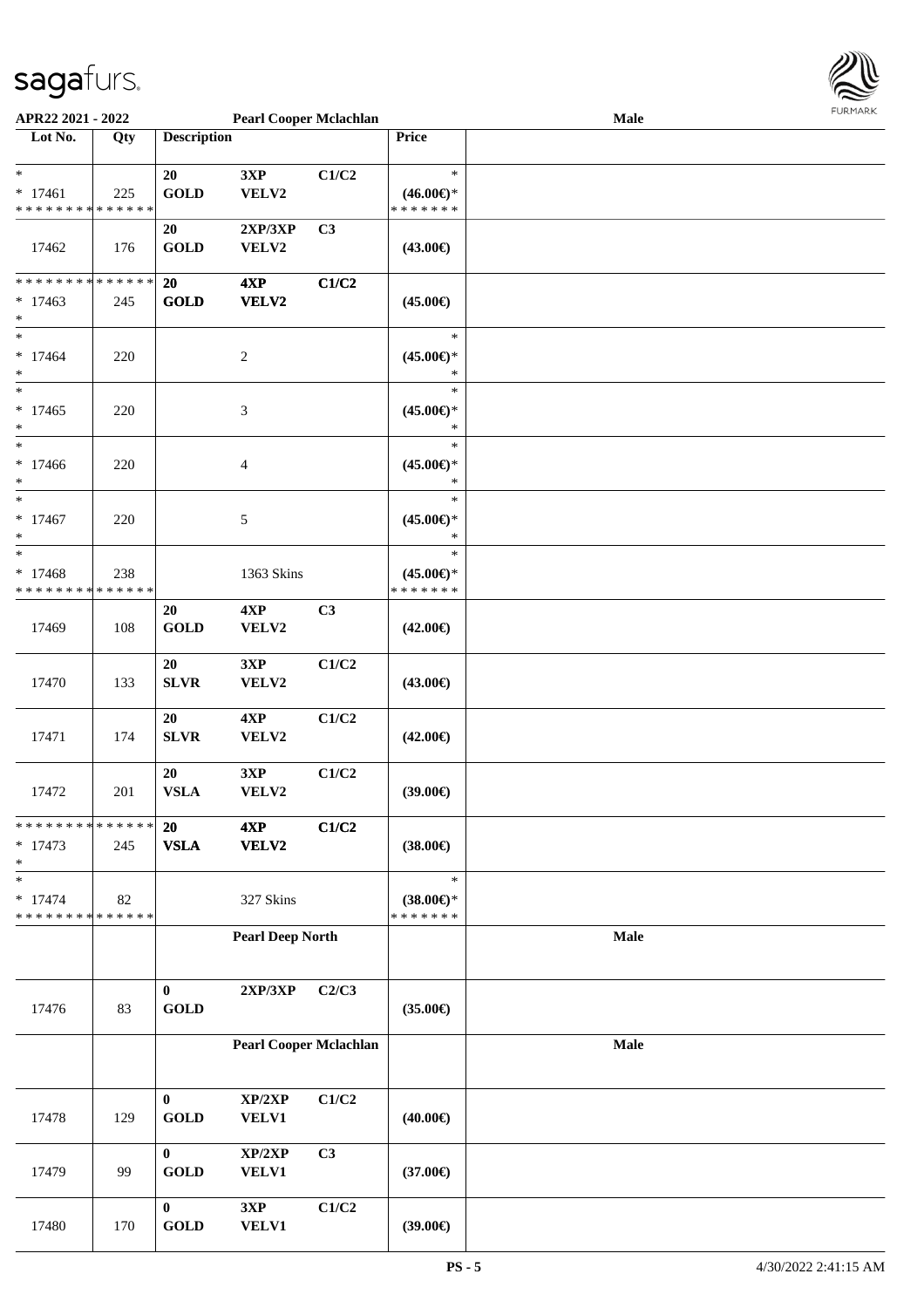

| APR22 2021 - 2022                                               |     |                             | <b>Pearl Cooper Mclachlan</b> |       |                                                | <b>FURMARK</b> |  |
|-----------------------------------------------------------------|-----|-----------------------------|-------------------------------|-------|------------------------------------------------|----------------|--|
| Lot No.                                                         | Qty | <b>Description</b>          |                               |       |                                                |                |  |
| 17481                                                           | 230 | $\bf{0}$<br><b>GOLD</b>     | 4XP<br><b>VELV1</b>           | C1/C2 | $(38.00\epsilon)$                              |                |  |
| 17482                                                           | 76  | $\mathbf{0}$<br><b>GOLD</b> | 3XP/4XP<br><b>VELV1</b>       | C3    | $(36.00\epsilon)$                              |                |  |
| 17483                                                           | 61  | $\bf{0}$<br><b>SLVR</b>     | PAL/XP<br><b>VELV1</b>        | C2/C3 | $(34.00\epsilon)$                              |                |  |
| 17484                                                           | 143 | $\bf{0}$<br><b>SLVR</b>     | 2XP/3XP<br><b>VELV1</b>       | C2/C3 | $(35.00\epsilon)$                              |                |  |
| 17485                                                           | 139 | $\bf{0}$<br><b>VSLA</b>     | 3XP/4XP<br><b>VELV1</b>       | C1/C2 | $(34.00\epsilon)$                              |                |  |
| 17486                                                           | 167 | $\bf{0}$<br><b>VSLA</b>     | 3XP/4XP<br><b>VELV1</b>       | C3    | $(31.00\epsilon)$                              |                |  |
| 17488                                                           | 208 | $\bf{0}$<br><b>GOLD</b>     | 3XP<br>VELV2                  | C1/C2 | $(39.00\epsilon)$                              |                |  |
| * * * * * * * * * * * * * *<br>* 17489<br>$\ast$                | 265 | $\mathbf{0}$<br><b>GOLD</b> | 4XP<br>VELV2                  | C1/C2 | $(38.00\epsilon)$                              |                |  |
| $\ast$<br>* 17490<br>* * * * * * * * <mark>* * * * * * *</mark> | 97  |                             | 362 Skins                     |       | $\ast$<br>$(38.00\epsilon)$ *<br>* * * * * * * |                |  |
| 17491                                                           | 127 | $\bf{0}$<br><b>SLVR</b>     | 2XP/3XP<br>VELV2              | C2/C3 | $(36.00\epsilon)$                              |                |  |
| 17492                                                           | 103 | $\bf{0}$<br><b>VSLA</b>     | XP/2XP<br>VELV2               | C2/C3 | $(32.00\epsilon)$                              |                |  |
| 17493                                                           | 193 | $\bf{0}$<br><b>VSLA</b>     | 3XP/4XP<br>VELV2              | C1/C2 | (30.00)                                        |                |  |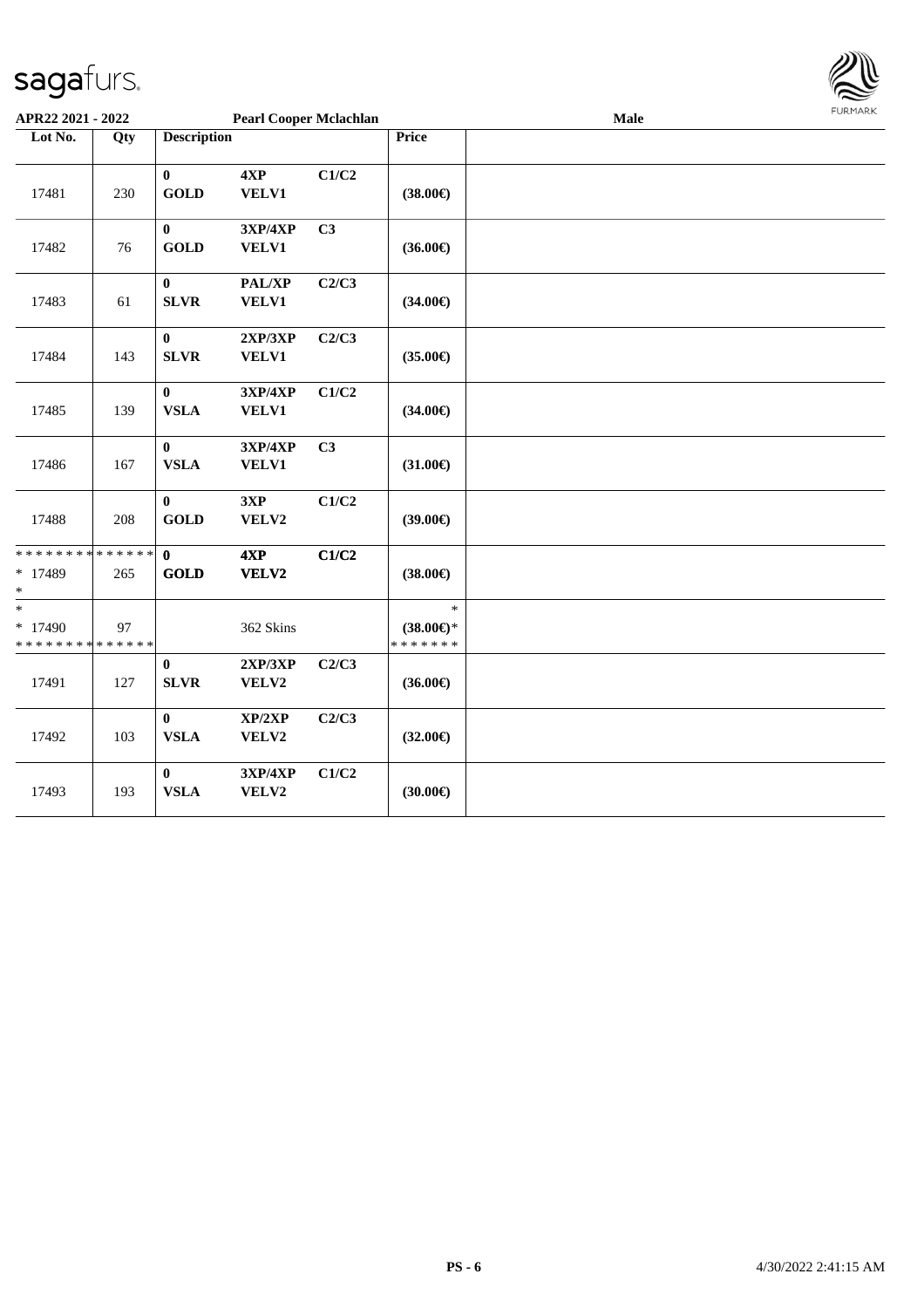

| APR22 2021 - 2022 |     |                                  | <b>Pearl Sundry owners</b>        |       |                   | $\ensuremath{\textnormal{\textbf{Female}}}$ | י איריי יציע |
|-------------------|-----|----------------------------------|-----------------------------------|-------|-------------------|---------------------------------------------|--------------|
| Lot No.           | Qty | <b>Description</b>               |                                   |       | Price             |                                             |              |
| 27381             | 69  | 20<br><b>GOLD</b>                | 2XP<br><b>VELV1</b>               | C1/C2 | $(43.00\epsilon)$ |                                             |              |
| 27383             | 170 | $\bf{0}$<br><b>GOLD</b>          | 3XP<br><b>VELV1</b>               | C1/C2 | $(37.00\epsilon)$ |                                             |              |
| 27384             | 71  | $\bf{0}$<br><b>VSLA</b>          | MED/PAL C2/C3<br>VELV1            |       | (30.00)           |                                             |              |
| 27385             | 122 | $\bf{0}$<br><b>VSLA</b>          | 3XP/4XP<br><b>VELV1</b>           | C2/C3 | $(31.00\epsilon)$ |                                             |              |
| 27386             | 42  | $\boldsymbol{0}$<br><b>VSLB</b>  | XP/2XP<br><b>VELV1</b>            | C2/C3 | $(28.00\epsilon)$ |                                             |              |
|                   |     |                                  | <b>Pearl Cooper Mclachlan</b>     |       |                   | $\ensuremath{\textnormal{\textbf{Female}}}$ |              |
| 27388             | 82  | $\bf{0}$<br><b>GOLD</b>          | 3XP/4XP<br><b>VELV1</b>           | C2/C3 | $(38.00\epsilon)$ |                                             |              |
| 27389             | 100 | $\bf{0}$<br><b>SLVR</b>          | XP/2XP<br><b>VELV1</b>            | C1/C2 | $(37.00\epsilon)$ |                                             |              |
| 27391             | 176 | $\bf{0}$<br><b>GOLD</b>          | 3XP<br>VELV2                      | C1/C2 | $(38.00\epsilon)$ |                                             |              |
| 27392             | 234 | $\boldsymbol{0}$<br><b>GOLD</b>  | 4XP<br>VELV2                      | C1/C2 | $(37.00\epsilon)$ |                                             |              |
| 27393             | 109 | $\boldsymbol{0}$<br>${\bf SLVR}$ | 3XP/4XP<br>VELV2                  | C1/C2 | $(35.00\epsilon)$ |                                             |              |
|                   |     |                                  | <b>Pearl Sundry owners</b>        |       |                   | $\ensuremath{\textnormal{\textbf{Female}}}$ |              |
| 27395             | 148 | $\bf{0}$<br><b>GOLD</b>          | 3XP<br>VELV3                      | C1/C2 | $(31.00\epsilon)$ |                                             |              |
| 27396             | 129 | $\mathbf{0}$<br><b>GOLD</b>      | 4XP<br>VELV3                      | C1/C2 | (30.00)           |                                             |              |
| 27398             | 26  | $\mathbf{1}$<br>${\bf VSLA}$     | $3{\bf X}{\bf P}/4{\bf X}{\bf P}$ | C2/C3 | $(24.00\epsilon)$ |                                             |              |
|                   |     |                                  | <b>Pearl Deep North</b>           |       |                   | $\ensuremath{\textnormal{\textbf{Female}}}$ |              |
| 27400             | 73  | 0/1<br><b>GOLD</b>               | XP/2XP                            | C2/C3 | $(31.00\epsilon)$ |                                             |              |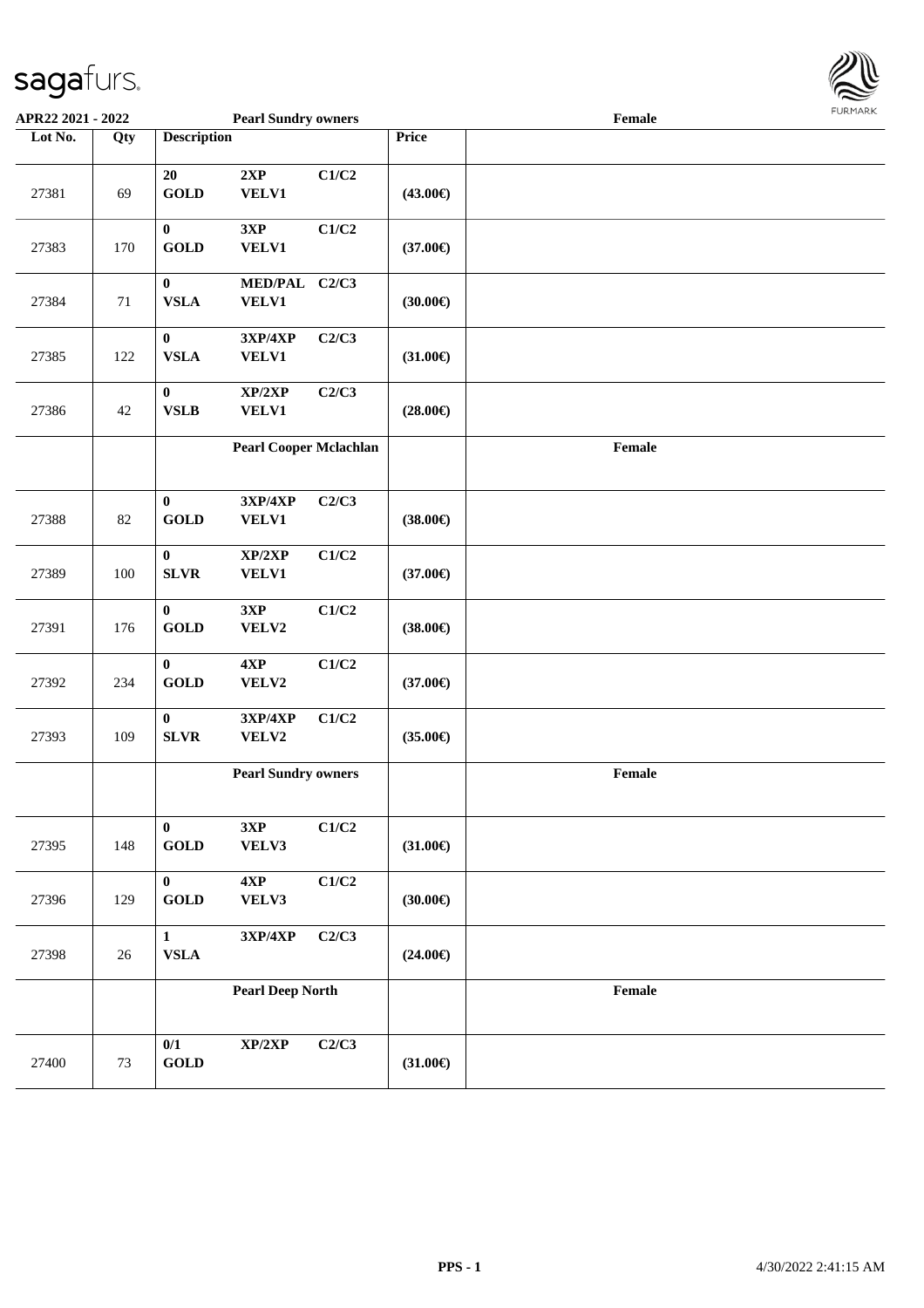

| APR22 2021 - 2022                               |     |                              | <b>Pearl Deep North</b>         |                | <b>LOKITAKV</b><br>$\ensuremath{\textnormal{\textbf{Female}}}$ |                                             |  |  |  |
|-------------------------------------------------|-----|------------------------------|---------------------------------|----------------|----------------------------------------------------------------|---------------------------------------------|--|--|--|
| Lot No.                                         | Qty | <b>Description</b>           |                                 |                | Price                                                          |                                             |  |  |  |
| 27401                                           | 98  | 0/1<br><b>GOLD</b>           | 3XP/4XP                         | C2/C3          | $(29.00\epsilon)$                                              |                                             |  |  |  |
| 27402                                           | 136 | 0/1<br><b>VSLA</b>           | 2XP/3XP                         | C2/C3          | $(28.00\epsilon)$                                              |                                             |  |  |  |
|                                                 |     |                              | Pearl Cooper Mclachlan          |                |                                                                | $\ensuremath{\textnormal{\textbf{Female}}}$ |  |  |  |
| 27404                                           | 382 | $\mathbf{1}$<br><b>GOLD</b>  | 3XP<br><b>VELV1</b>             | C1/C2          | 30.00€                                                         |                                             |  |  |  |
| 27405                                           | 195 | $\mathbf{1}$<br><b>GOLD</b>  | 4XP<br>VELV1                    | C1/C2          | $(29.00\epsilon)$                                              |                                             |  |  |  |
| 27406                                           | 69  | $\mathbf{1}$<br><b>SLVR</b>  | $\bold{XP}$<br>VELV1            | C2/C3          | $(28.00\epsilon)$                                              |                                             |  |  |  |
| 27407                                           | 143 | $\mathbf{1}$<br><b>SLVR</b>  | 2XP<br>VELV1                    | C2/C3          | $(29.00\epsilon)$                                              |                                             |  |  |  |
| 27408                                           | 280 | $\mathbf{1}$<br><b>SLVR</b>  | 3XP/4XP<br><b>VELV1</b>         | C2/C3          | $(27.00\epsilon)$                                              |                                             |  |  |  |
| 27409                                           | 137 | $\mathbf{1}$<br><b>VSLA</b>  | XP/2XP<br><b>VELV1</b>          | C2/C3          | $(25.50\epsilon)$                                              |                                             |  |  |  |
|                                                 |     |                              | <b>Pearl Sundry owners</b>      |                |                                                                | $\ensuremath{\textnormal{\textbf{Female}}}$ |  |  |  |
| 27411                                           | 112 | $\mathbf{1}$<br>GOLD         | MED/PAL C3<br>VELV2             |                | $(26.50\epsilon)$                                              |                                             |  |  |  |
| 27412                                           | 68  | $\mathbf{1}$<br><b>SLVR</b>  | MED/PAL C1/C2<br>VELV2          |                | $(26.50\epsilon)$                                              |                                             |  |  |  |
| 27413                                           | 33  | $\mathbf{1}$<br>${\bf SLVR}$ | $\mathbf{X}\mathbf{P}$<br>VELV2 | C1/C2          | $(28.50\epsilon)$                                              |                                             |  |  |  |
| 27414                                           | 21  | $\mathbf{1}$<br><b>SLVR</b>  | 2XP<br>VELV2                    | C1/C2          | $(29.50\epsilon)$                                              |                                             |  |  |  |
| 27415                                           | 200 | $\mathbf{1}$<br>${\bf VSLA}$ | 3XP/4XP<br>VELV2                | C2/C3          | $(27.50\epsilon)$                                              |                                             |  |  |  |
|                                                 |     |                              | <b>Pearl Cooper Mclachlan</b>   |                |                                                                | Female                                      |  |  |  |
| * * * * * * * * * * * * * *<br>$* 27417$<br>$*$ | 465 | 1<br><b>GOLD</b>             | 3XP<br>VELV2                    | C1/C2          | $(30.00\epsilon)$                                              |                                             |  |  |  |
| $\ast$<br>$* 27418$<br>$*$                      | 440 |                              | 2                               |                | $\ast$<br>30.00€*<br>$\ast$                                    |                                             |  |  |  |
| $*$<br>* 27419<br>* * * * * * * * * * * * * *   | 156 |                              | 1061 Skins                      |                | $\ast$<br>$(30.00\epsilon)$ *<br>* * * * * * *                 |                                             |  |  |  |
| 27420                                           | 132 | $\mathbf{1}$<br><b>GOLD</b>  | 2XP/3XP<br>VELV2                | C <sub>3</sub> | 29.00€                                                         |                                             |  |  |  |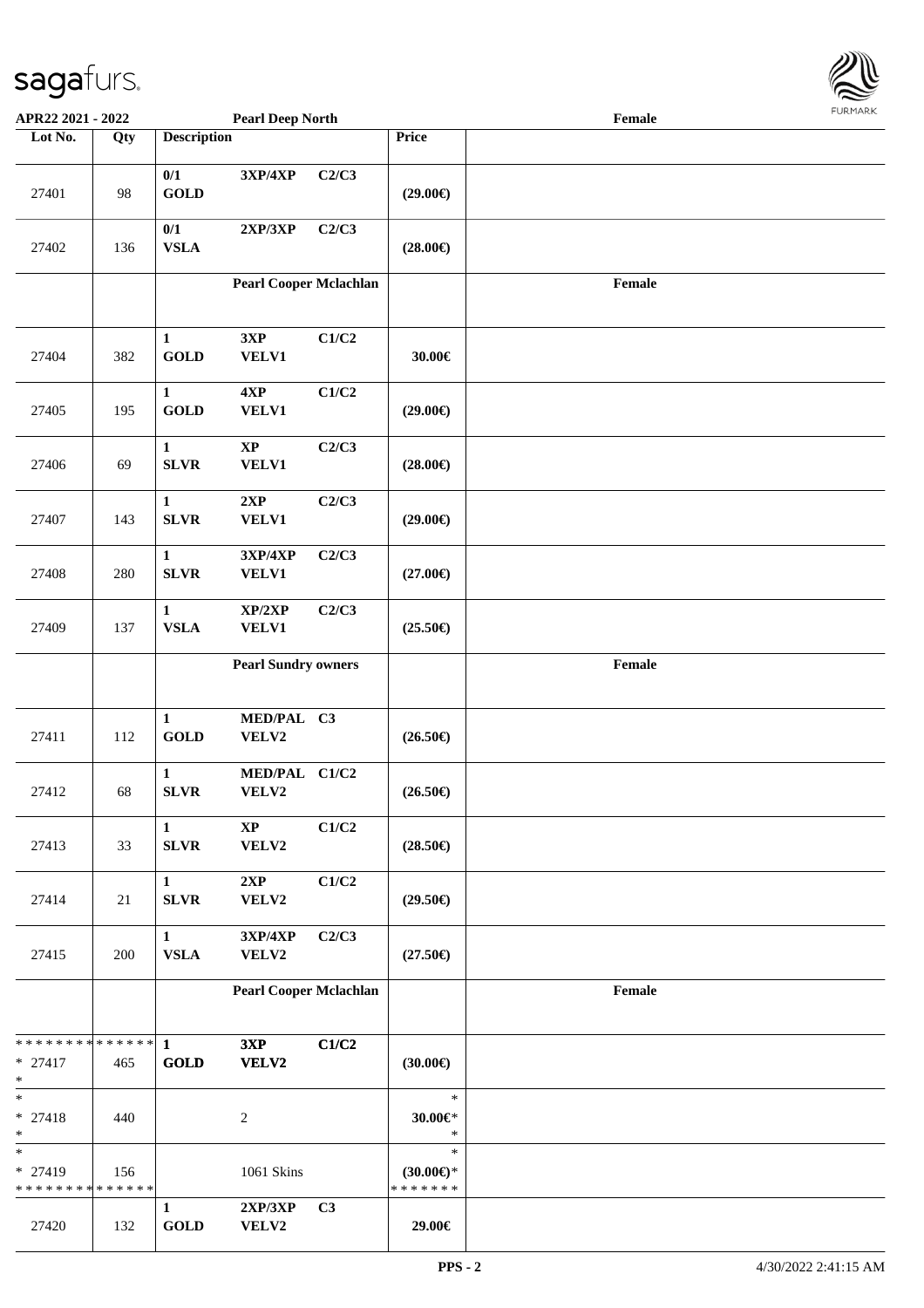

| APR22 2021 - 2022           |     |                    | <b>Pearl Cooper Mclachlan</b>     |                           |                   | Female                                      |  |
|-----------------------------|-----|--------------------|-----------------------------------|---------------------------|-------------------|---------------------------------------------|--|
| Lot No.                     | Qty | <b>Description</b> |                                   |                           | Price             |                                             |  |
|                             |     |                    |                                   |                           |                   |                                             |  |
|                             |     |                    | 4XP                               | C1/C2                     |                   |                                             |  |
| $* 27421$                   | 465 | <b>GOLD</b>        | <b>VELV2</b>                      |                           | 29.00€            |                                             |  |
| $\ast$                      |     |                    |                                   |                           |                   |                                             |  |
| $\ast$                      |     |                    |                                   |                           | $\ast$            |                                             |  |
| $* 27422$                   | 217 |                    | 682 Skins                         |                           | 29.00€*           |                                             |  |
| * * * * * * * * * * * * * * |     |                    |                                   |                           | * * * * * * *     |                                             |  |
|                             |     | $\mathbf{1}$       | 3XP                               | C1/C2                     |                   |                                             |  |
| 27423                       | 183 | <b>SLVR</b>        | VELV2                             |                           | $(28.50\epsilon)$ |                                             |  |
|                             |     |                    |                                   |                           |                   |                                             |  |
|                             |     |                    | 4XP                               | C1/C2                     |                   |                                             |  |
|                             |     | $\mathbf{1}$       |                                   |                           |                   |                                             |  |
| 27424                       | 141 | <b>SLVR</b>        | VELV2                             |                           | $(27.50\epsilon)$ |                                             |  |
|                             |     |                    |                                   |                           |                   |                                             |  |
|                             |     |                    | <b>Pearl Sundry owners</b>        |                           |                   | Female                                      |  |
|                             |     |                    |                                   |                           |                   |                                             |  |
|                             |     |                    |                                   |                           |                   |                                             |  |
|                             |     | $\mathbf{1}$       | 4XP                               | C1/C2                     |                   |                                             |  |
| 27426                       | 20  | <b>GOLD</b>        | VELV3                             |                           | $(26.50\epsilon)$ |                                             |  |
|                             |     |                    |                                   |                           |                   |                                             |  |
|                             |     |                    | <b>Pearl Deep North</b>           |                           |                   | $\ensuremath{\textnormal{\textbf{Female}}}$ |  |
|                             |     |                    |                                   |                           |                   |                                             |  |
|                             |     |                    |                                   |                           |                   |                                             |  |
|                             |     | $\mathbf 2$        | 2XP/3XP                           | C2/C3                     |                   |                                             |  |
| 27428                       | 72  | <b>GOLD</b>        |                                   |                           | 23.00€            |                                             |  |
|                             |     |                    |                                   |                           |                   |                                             |  |
|                             |     | $\mathbf 2$        | 2XP/3XP                           | C2/C3                     |                   |                                             |  |
| 27429                       | 124 | <b>VSLA</b>        |                                   |                           | $(20.50\epsilon)$ |                                             |  |
|                             |     |                    |                                   |                           |                   |                                             |  |
|                             |     |                    | <b>Pearl Sundry owners</b>        |                           |                   | Female                                      |  |
|                             |     |                    |                                   |                           |                   |                                             |  |
|                             |     |                    |                                   |                           |                   |                                             |  |
|                             |     | $\overline{2}$     | 3XP/4XP                           | C1/C2                     |                   |                                             |  |
| 27431                       | 115 | <b>GOLD</b>        | <b>VELV1</b>                      |                           | $(24.50\epsilon)$ |                                             |  |
|                             |     |                    |                                   |                           |                   |                                             |  |
|                             |     | $\mathbf 2$        | 3XP/4XP                           | C2/C3                     |                   |                                             |  |
| 27432                       | 28  | <b>SLVR</b>        | <b>VELV1</b>                      |                           | $(22.00\epsilon)$ |                                             |  |
|                             |     |                    |                                   |                           |                   |                                             |  |
|                             |     |                    | <b>Pearl Cooper Mclachlan</b>     |                           |                   | Female                                      |  |
|                             |     |                    |                                   |                           |                   |                                             |  |
|                             |     |                    |                                   |                           |                   |                                             |  |
|                             |     | $\overline{2}$     | XP/2XP                            | C1/C2                     |                   |                                             |  |
| 27434                       | 152 | <b>GOLD</b>        | <b>VELV1</b>                      |                           | 26.50€            |                                             |  |
|                             |     |                    |                                   |                           |                   |                                             |  |
|                             |     | $\mathbf{2}$       | XP/2XP                            | C3                        |                   |                                             |  |
| 27435                       | 74  | <b>GOLD</b>        | <b>VELV1</b>                      |                           | $(23.50\epsilon)$ |                                             |  |
|                             |     |                    |                                   |                           |                   |                                             |  |
|                             |     | $\overline{2}$     | $3{\bf X}{\bf P}$                 | $\mathbf{C1}/\mathbf{C2}$ |                   |                                             |  |
| 27436                       | 412 | <b>GOLD</b>        | VELV1                             |                           | $(25.50\epsilon)$ |                                             |  |
|                             |     |                    |                                   |                           |                   |                                             |  |
|                             |     | $\overline{2}$     | 4XP                               | C1/C2                     |                   |                                             |  |
| 27437                       | 198 | <b>GOLD</b>        | <b>VELV1</b>                      |                           | 24.50€            |                                             |  |
|                             |     |                    |                                   |                           |                   |                                             |  |
|                             |     | $\overline{2}$     | $\mathbf{XP}/2\mathbf{XP}$        | C2/C3                     |                   |                                             |  |
| 27438                       | 217 | <b>SLVR</b>        | <b>VELV1</b>                      |                           | 23.50€            |                                             |  |
|                             |     |                    |                                   |                           |                   |                                             |  |
|                             |     | $\overline{2}$     | $3{\bf X}{\bf P}/4{\bf X}{\bf P}$ | C2/C3                     |                   |                                             |  |
| 27439                       | 236 | <b>SLVR</b>        | <b>VELV1</b>                      |                           | 23.00€            |                                             |  |
|                             |     |                    |                                   |                           |                   |                                             |  |
|                             |     | $\overline{2}$     | XP/2XP                            | C2/C3                     |                   |                                             |  |
| 27440                       | 275 | ${\bf VSLA}$       | <b>VELV1</b>                      |                           | 21.50€            |                                             |  |
|                             |     |                    |                                   |                           |                   |                                             |  |
|                             |     |                    |                                   |                           |                   |                                             |  |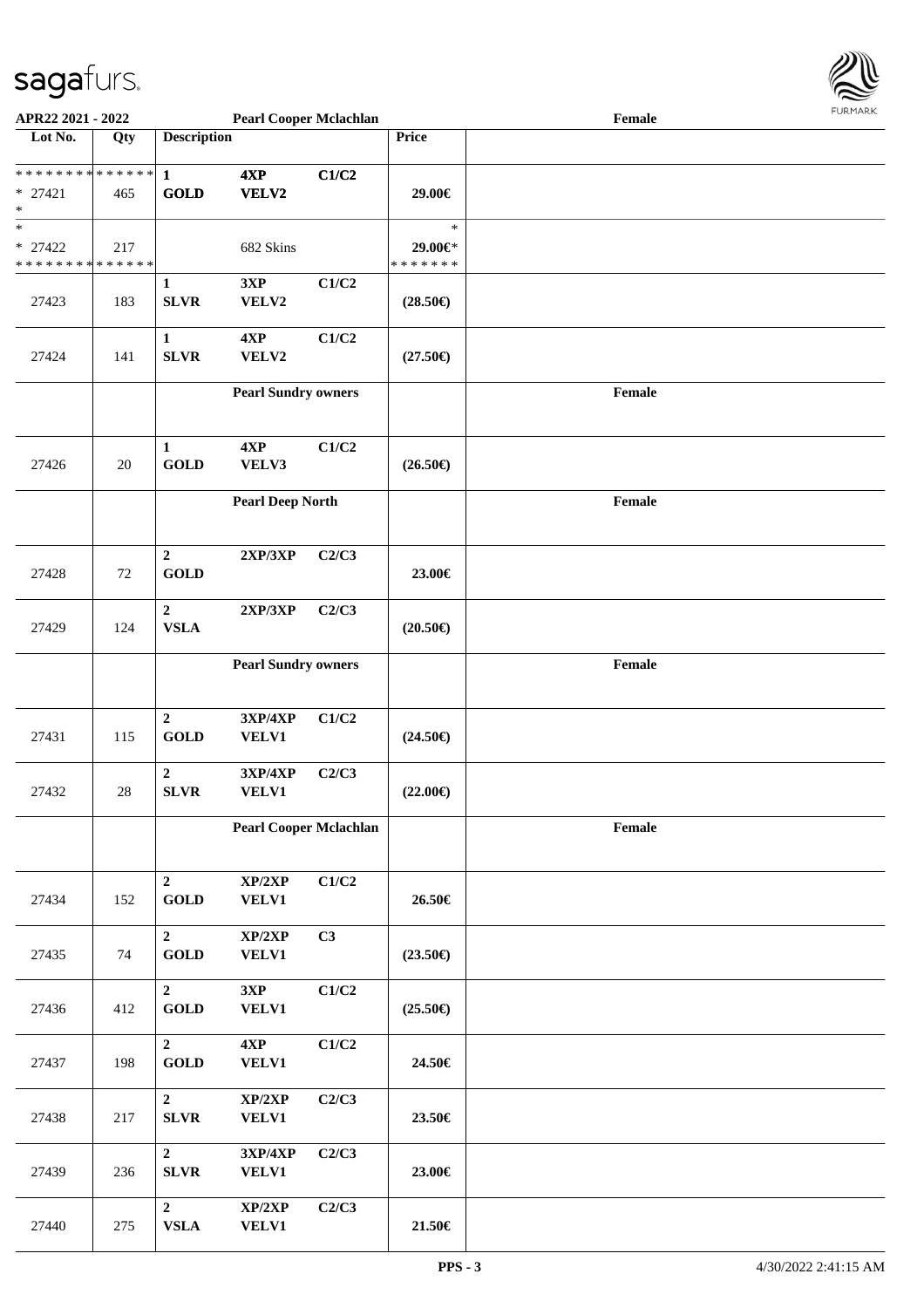

| APR22 2021 - 2022                                |                         |                                         | <b>Pearl Cooper Mclachlan</b>                     |                           |                                                | Female |  |
|--------------------------------------------------|-------------------------|-----------------------------------------|---------------------------------------------------|---------------------------|------------------------------------------------|--------|--|
| Lot No.                                          | Qty                     | <b>Description</b>                      |                                                   |                           | Price                                          |        |  |
| 27441                                            | 191                     | $\boldsymbol{2}$<br><b>VSLA</b>         | $3{\bf X}{\bf P}/4{\bf X}{\bf P}$<br><b>VELV1</b> | C2/C3                     | $(20.50\epsilon)$                              |        |  |
|                                                  |                         |                                         | <b>Pearl Sundry owners</b>                        |                           |                                                | Female |  |
| 27443                                            | 168                     | $\boldsymbol{2}$<br><b>GOLD</b>         | 4XP<br>VELV2                                      | C1/C2                     | $(24.00\epsilon)$                              |        |  |
|                                                  |                         |                                         | <b>Pearl Rees Fur Farm</b>                        |                           |                                                | Female |  |
| 27445                                            | 68                      | $\mathbf 2$<br><b>GOLD</b>              | 2XP/3XP<br>VELV2                                  | C1/C2                     | $(24.50\epsilon)$                              |        |  |
|                                                  |                         | <b>Pearl Cooper Mclachlan</b>           |                                                   |                           |                                                | Female |  |
| 27447                                            | 138                     | $\boldsymbol{2}$<br><b>GOLD</b>         | $\bold{XP}$<br>VELV2                              | C1/C2                     | $(26.50\epsilon)$                              |        |  |
| 27448                                            | 190                     | $\mathbf 2$<br><b>GOLD</b>              | 2XP<br>VELV2                                      | C1/C2                     | $(27.50\epsilon)$                              |        |  |
| * * * * * * * * * * * * * *<br>* 27449<br>$\ast$ | 465                     | $\mathbf{2}$<br><b>GOLD</b>             | 3XP<br>VELV2                                      | C1/C2                     | $(25.50\epsilon)$                              |        |  |
| $\ast$<br>* 27450<br>* * * * * * * * * * * * * * | 410                     |                                         | 875 Skins                                         |                           | $\ast$<br>$(25.50\epsilon)$ *<br>* * * * * * * |        |  |
| 27451                                            | 76                      | $\overline{2}$<br><b>GOLD</b>           | 2XP/3XP<br>VELV2                                  | C3                        | $(25.00\epsilon)$                              |        |  |
| 27452                                            | 454                     | $\overline{2}$<br><b>GOLD</b>           | 4XP<br>VELV2                                      | C1/C2                     | $(24.50\epsilon)$                              |        |  |
| 27453                                            | 233                     | $\overline{2}$<br>${\bf SLVR}$          | 3XP/4XP<br>VELV2                                  | C1/C2                     | $(23.50\epsilon)$                              |        |  |
| 27454                                            | 303                     | $\overline{2}$<br>${\bf VSLA}$          | 3XP<br>VELV2                                      | C1/C2                     | $(23.00\epsilon)$                              |        |  |
| 27455                                            | $101\,$                 | $\mathbf{2}$<br>${\bf VSLA}$            | 4XP<br>VELV2                                      | $\mathbf{C1}/\mathbf{C2}$ | $(22.00\epsilon)$                              |        |  |
|                                                  | <b>Pearl Deep North</b> |                                         |                                                   | Female                    |                                                |        |  |
| 27457                                            | 89                      | $\overline{\mathbf{3}}$<br>${\bf VSLA}$ | $2{\bf XP}/3{\bf XP}$                             | C2/C3                     | $(20.50\epsilon)$                              |        |  |
|                                                  |                         |                                         | <b>Pearl Cooper Mclachlan</b>                     |                           |                                                | Female |  |
| 27459                                            | 153                     | 3 <sup>1</sup><br><b>GOLD</b>           | XP/2XP<br><b>VELV1</b>                            | C2/C3                     | 21.50€                                         |        |  |
| 27460                                            | 357                     | $\mathbf{3}$<br>$\operatorname{GOLD}$   | 3XP/4XP<br><b>VELV1</b>                           | C2/C3                     | $20.00 \in$                                    |        |  |